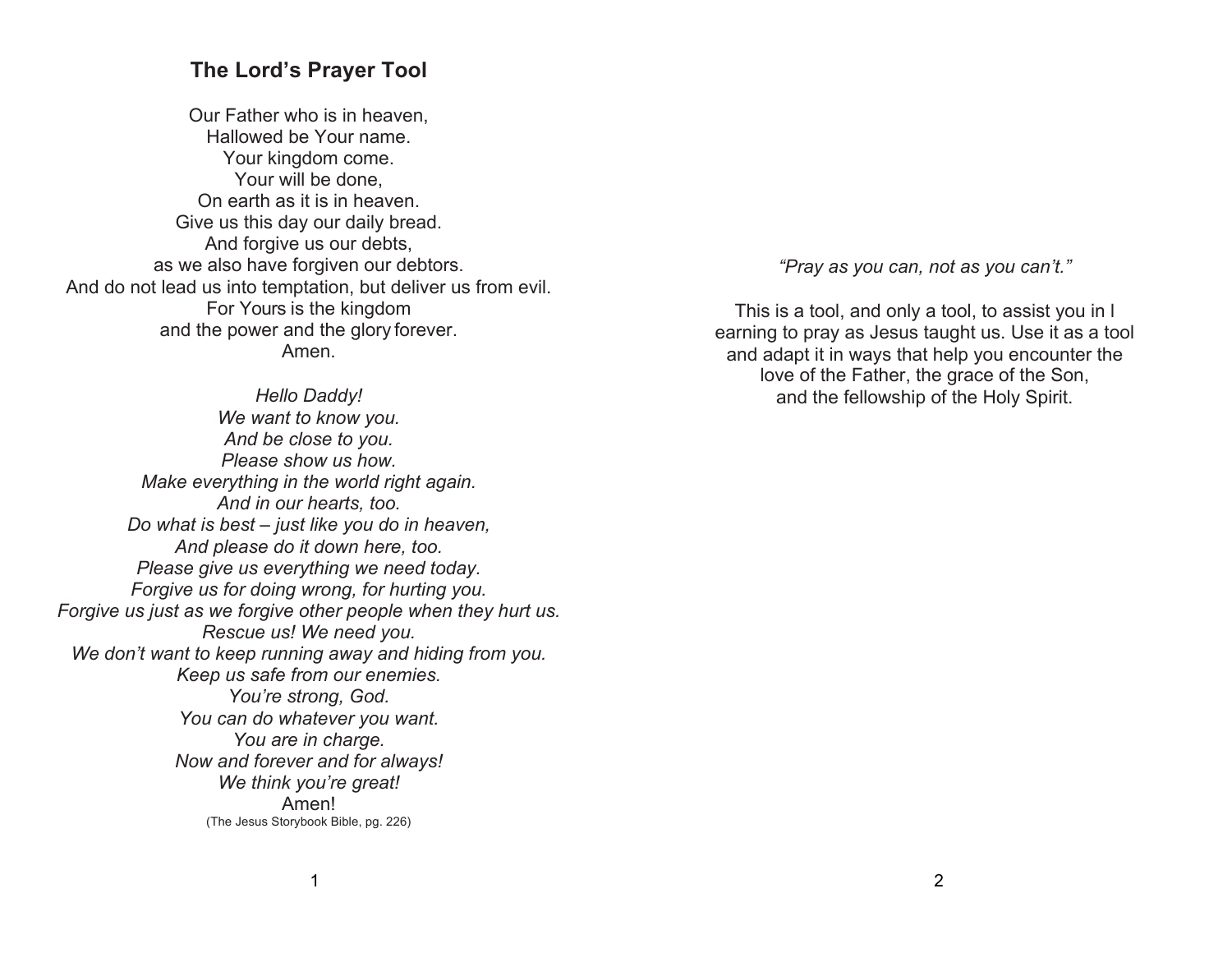## Our Father in the heavens

## **You are our Father and You love us.**

Created in the Father's image Bought by the Son's Blood Filled by the Holy Spirit

The truest thing about You is that You love us. The truest thing about us is that You love us.

# Your kingdom come & Your will be done on earth as it is in heaven

## **May we love what You love because You love us so much. May we love like You love because You love us so well.**

Loved by God with all His heart, soul, mind, and strength. Love God with all my heart, soul, mind, strength. Love my neighbor as I love myself.

health emotional, psychological, mental, physical, social

#### **You are always & everywhere present. You are always with me.**

Holy is Your Name

## **You are utterly unique in Your goodness and love.**

May my life be filled with and reflect Your goodness and love.

kingdom & will in me relationships family friends and friendships church community city county state nation world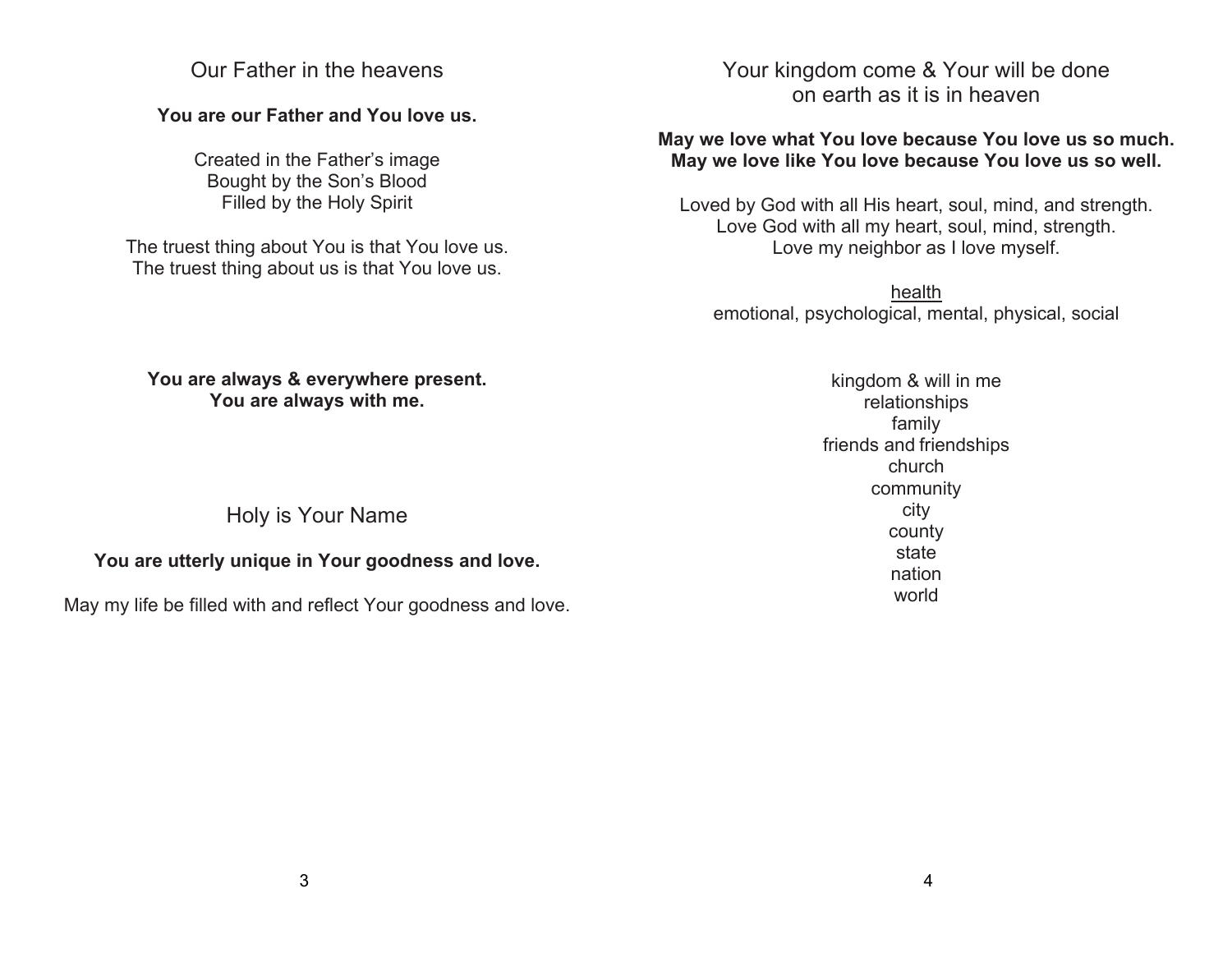Give us this day our daily bread

#### **Please give us what You know we need today.**

*"Man shall not live by bread alone but every word that passes out of the mouth of God."* – Jesus, Matthew 4:3

Good and loving God, we hold in your healing presence...

- … those who suffer pain and ill health.
- … those who suffer in mind and spirit.
- … the suffering people of our world, and the places where people are experiencing hurt and division – including places of hurt and division in my own life.
- … those experiencing grief and loss.
- … those who need wisdom for their next steps.
- … those people and situations that seem broken and beyond repair.
- …those who have no one to pray for them and who will not pray.
- … those whose needs are not known to us but are known by You, and those for whom we have been asked to pray…

Glory to the Father, from whom all love flows, Glory to Jesus, who showed His love through suffering, Glory to the Holy Spirit, who brings light to the darkest places. (Adapted from Iona Abbey Prayer Book in Ruth Haley Barton's

Strengthening the Soul of Your Leadership.)

Forgive us our debts as we forgive our debtors

### **Forgive my failures and set me free to forgive the failures of others.**

Is everything okay in my heart? Am I mad at anybody? Have I hurt anybody's feelings? Have I broken a promise? Is someone waiting on me to apologize? Am I having imaginary conversations? With who? About what? Why am I having them?

Did anything come out of my mouth this week that embarrassed me? Have I celebrated someone's failure? Are there secrets eating at me? What questions do I hope nobody asks? Have I told a lie recently? To someone I love? To someone who loves me?

> Has anybody hurt my feelings? Has anybody broken a promise? Is anybody mad at me? Am I waiting on someone to apologize? What am I thinking about the most? What are my daydreams? What are my nightmares? What am I feeling the most? What am I talking about the most? Is everything okay in my heart?